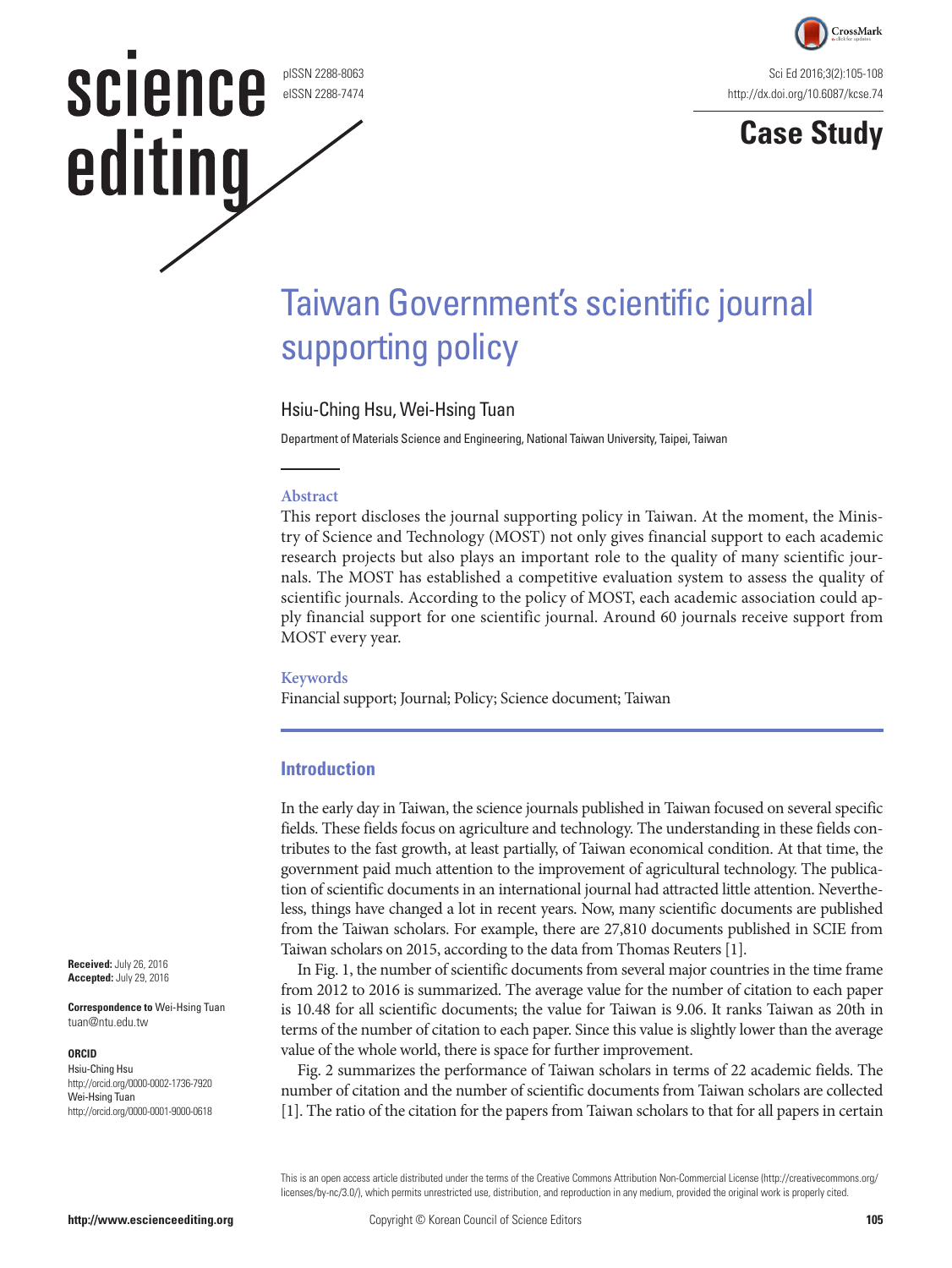# science editing



**Fig. 1.** The numeric distribution of scientific papers published from the authors of several major countries (from 2012 to 2016). The vertical-axial in the left-hand side stands for the number of science papers published and the total number of citation; the vertical-axis in the right-hand side presents the citation number for one scientific paper.



**Fig. 2.** Current status for scientific publications from Taiwan scholars. The impact power determined by the percentage of the citation for the papers published by Taiwan scholars to total citation, and the percentage of the number of published papers from Taiwan scholars to total number in terms of each academic field.

area is termed as impact power. The values for Taiwan scholars vary from 1% to 2.5%. The ratio of the number of the papers from Taiwan scholar to the total number is shown in the X-axis. This value varies from 1% to 5%. Three areas, physics, biology and biochemistry, molecular biology and genetics, the performance (in terms of impact power and number of publications) of Taiwan scholars is better than that of other areas.

These 3 areas have also received a relatively higher support from government.

It is also noted that though the number of publication from the engineering field is low; its impact power is high. It suggests that the quality, not only quantity, does play an important role on the academic achievements.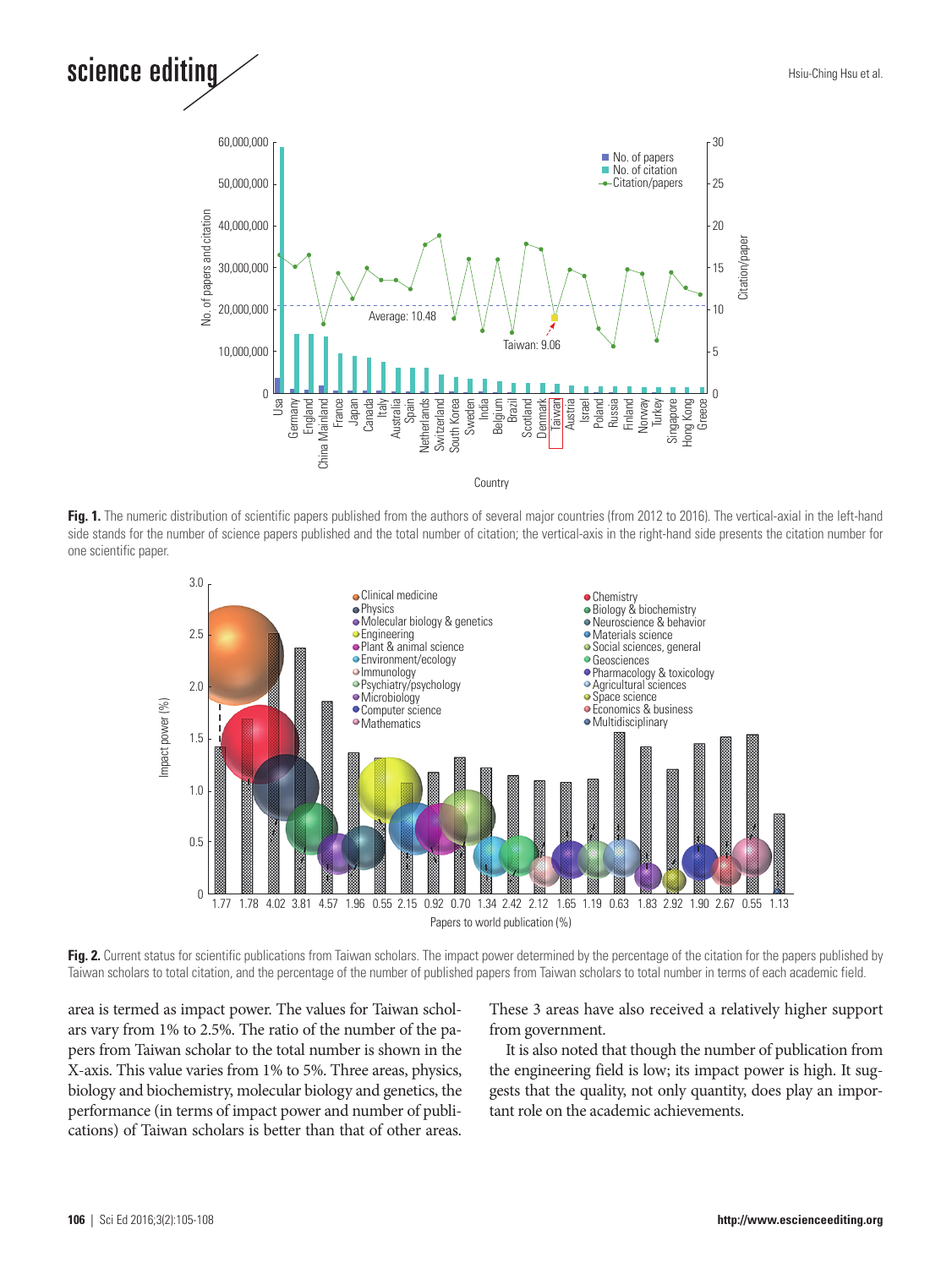



**Fig. 3.** Flow chart for the evaluation of scientific journals in Taiwan.



Fig. 4. Allocation of Taiwan government support to 5 academic catrgories from 2012 to 2016.

## **Support to the Scientific Journals**

Apart from the support toward each research project, our government provides financial support to scientific journals on a very competitive basis. Fig. 3 shows the flow chart for the evaluation process [2,3]. The major funding source is the Ministry of Science and Technology (MOST). Most the funding ( > 90%) from MOST is used to support each research project. The performance of each research project is evaluated in terms of their output, the publications. Though some documents are published on local journals, most of them are published on international journals. The major reason is the publication in international journal received index, such as impact factor.

Part of the funding (< 10%) from MOST is used to support scientific journal. There is a panel to review the application on a yearly basis. The application can be submitted through an academic association once a year. Each association should submit only one proposal. For example, the Materials Science Society in Taiwan submits one application each year to ask for the support for its journal, *Materials Chemistry and Physics*. The reviewers took the impact factor for each application seriously. As the impact factor is high, the support is almost guaranteed. For example, the impact factor for the *Materials Chemistry and Physics* is above 2. Its rank among other journals in the Materials Science field is around top 20%. The journal has received 100% support from the government.

Fig. 4 shows the financial support to the scientific journals